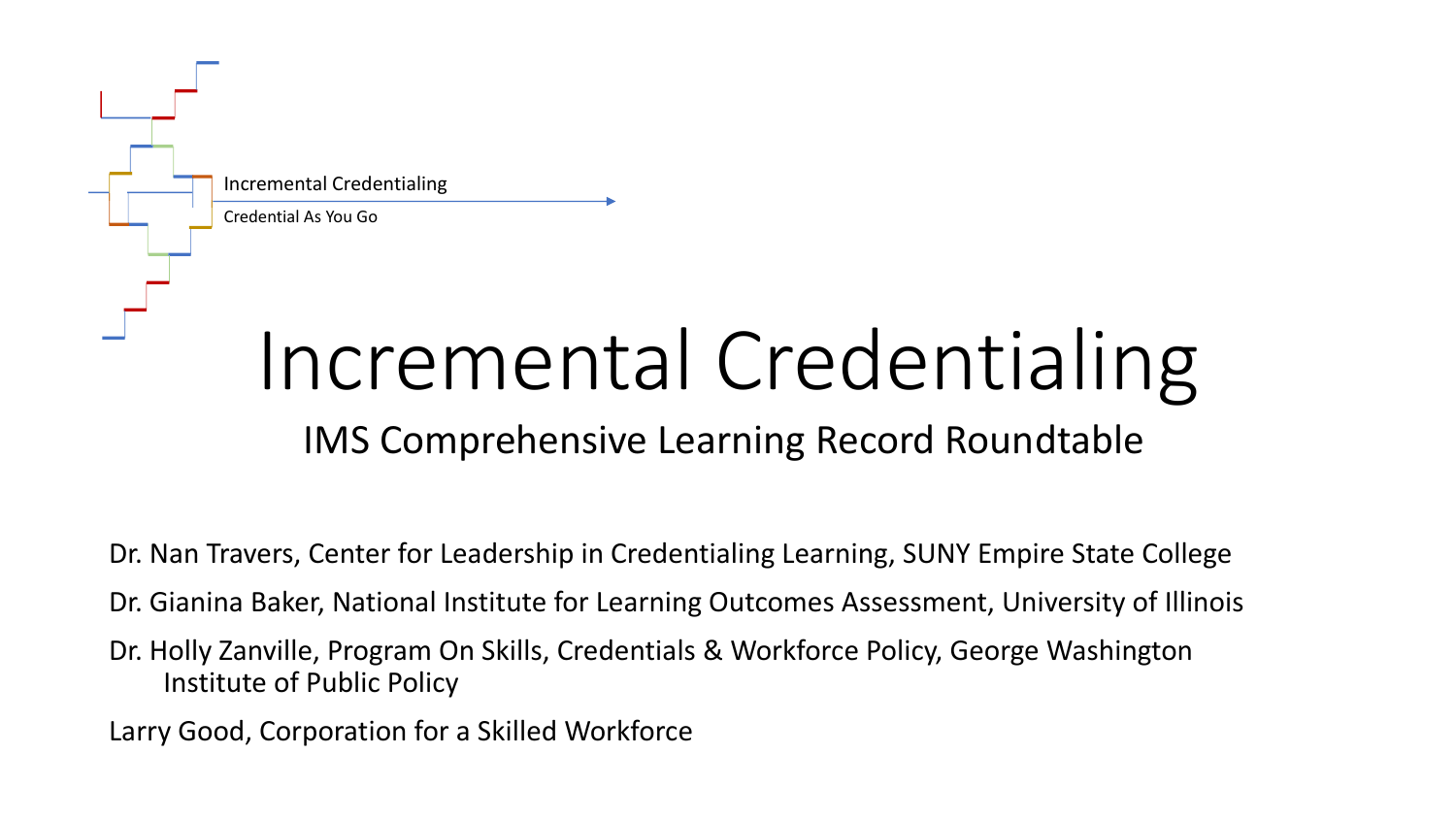### Credentialing is in Crisis: Four-Tiered Degree System

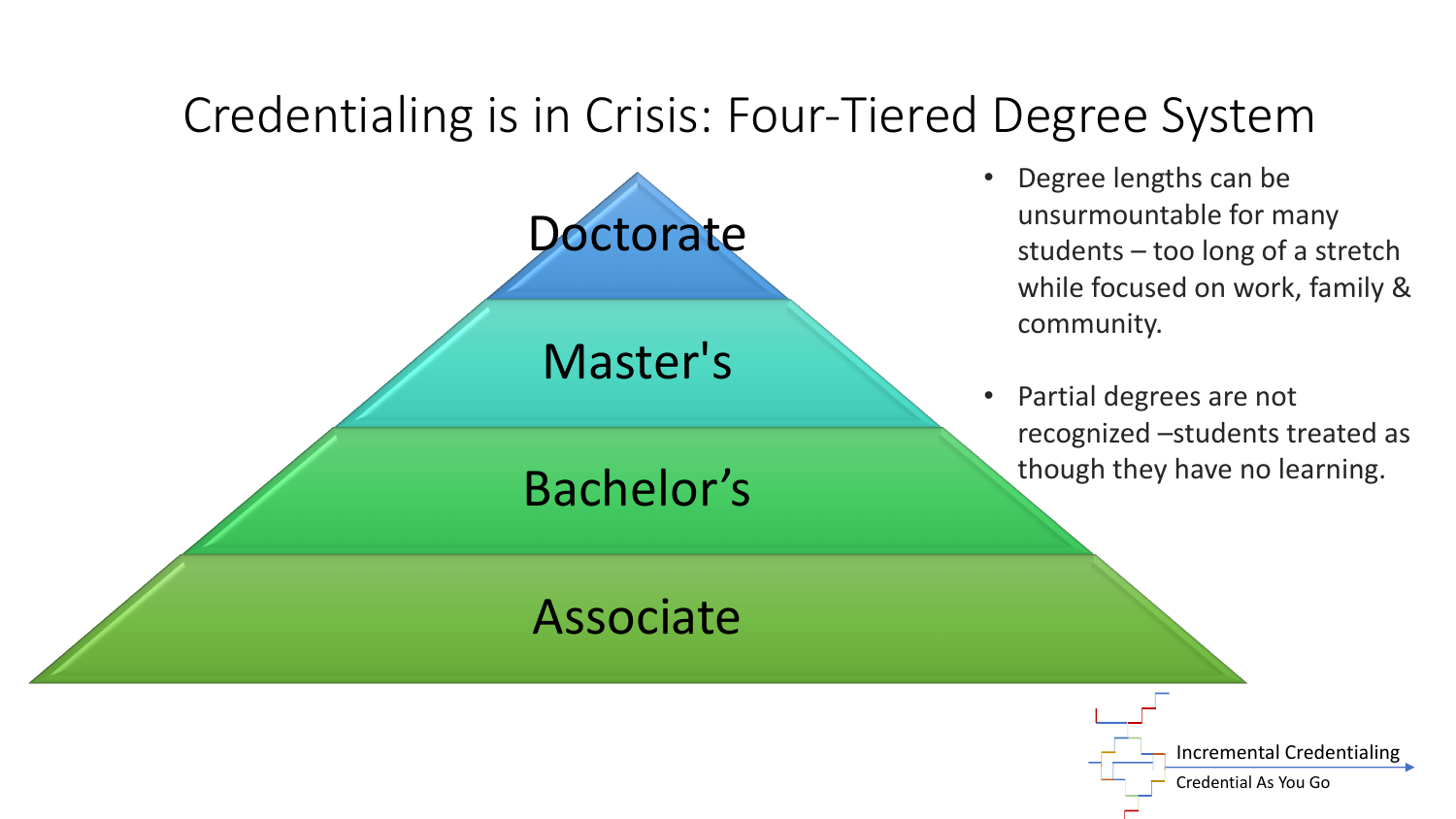

## Credentialing is an Equity Issue

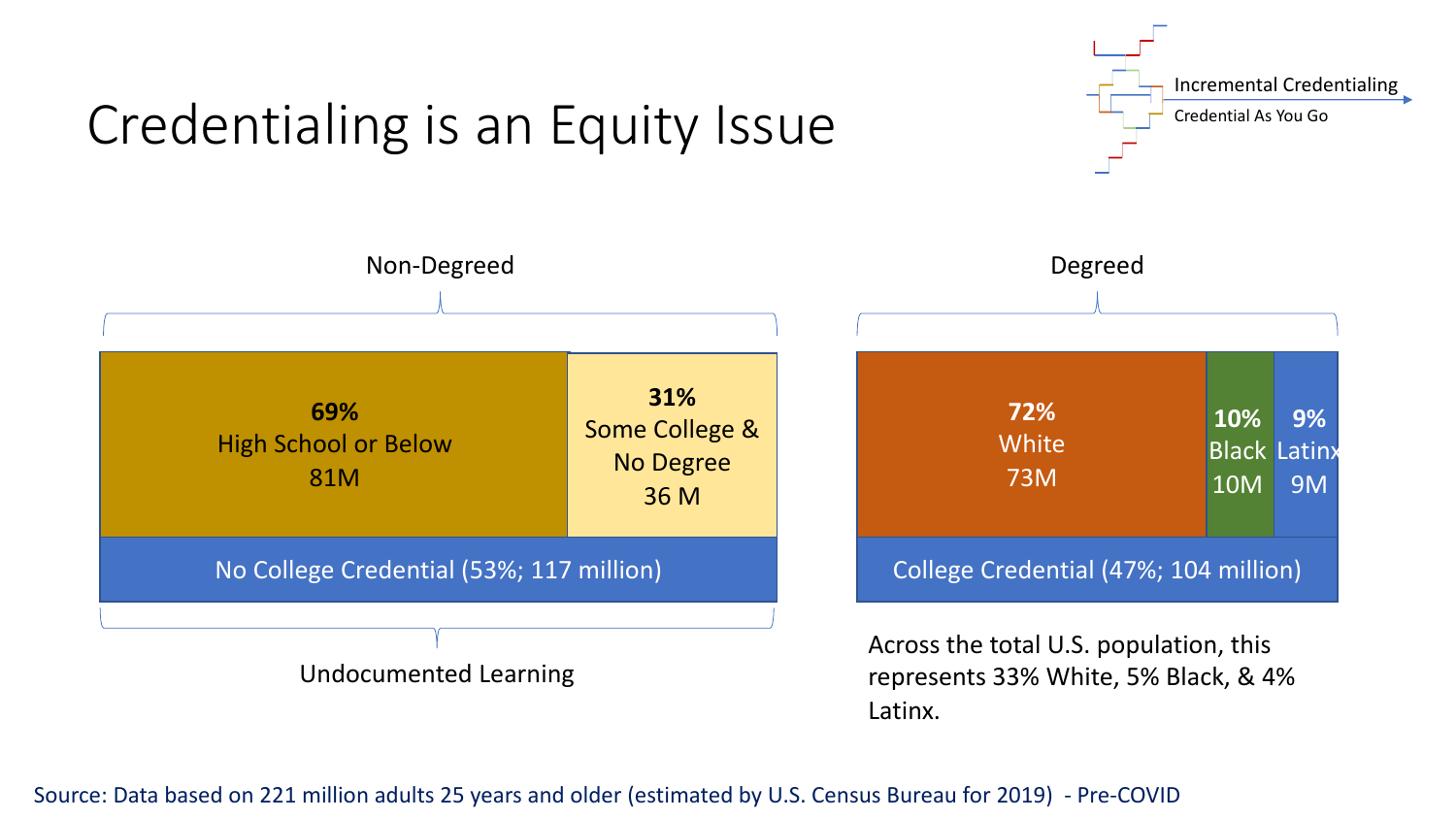

Data based on 221 million adults 25 years and older (estimated by U.S. Census Bureau for 2019) – Pre-COVID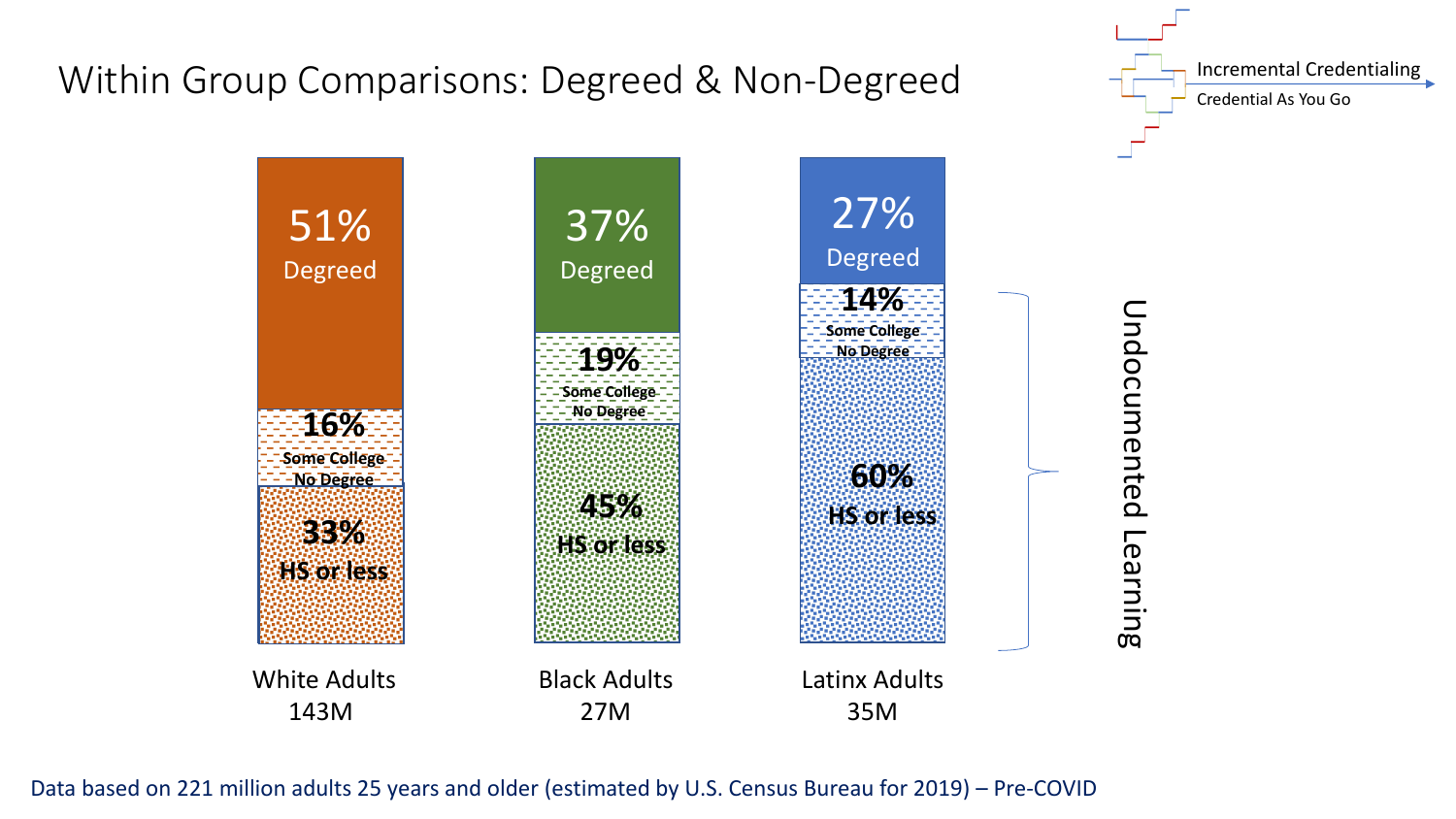

## Credential As You Go

- Landscape analysis across 41 states (87 projects at state and system levels) – incremental credentialing and related projects
- Pilots with two community colleges and one comprehensive 4-year institution
- Looked at patterns of how incremental credentials were being developed and implemented.